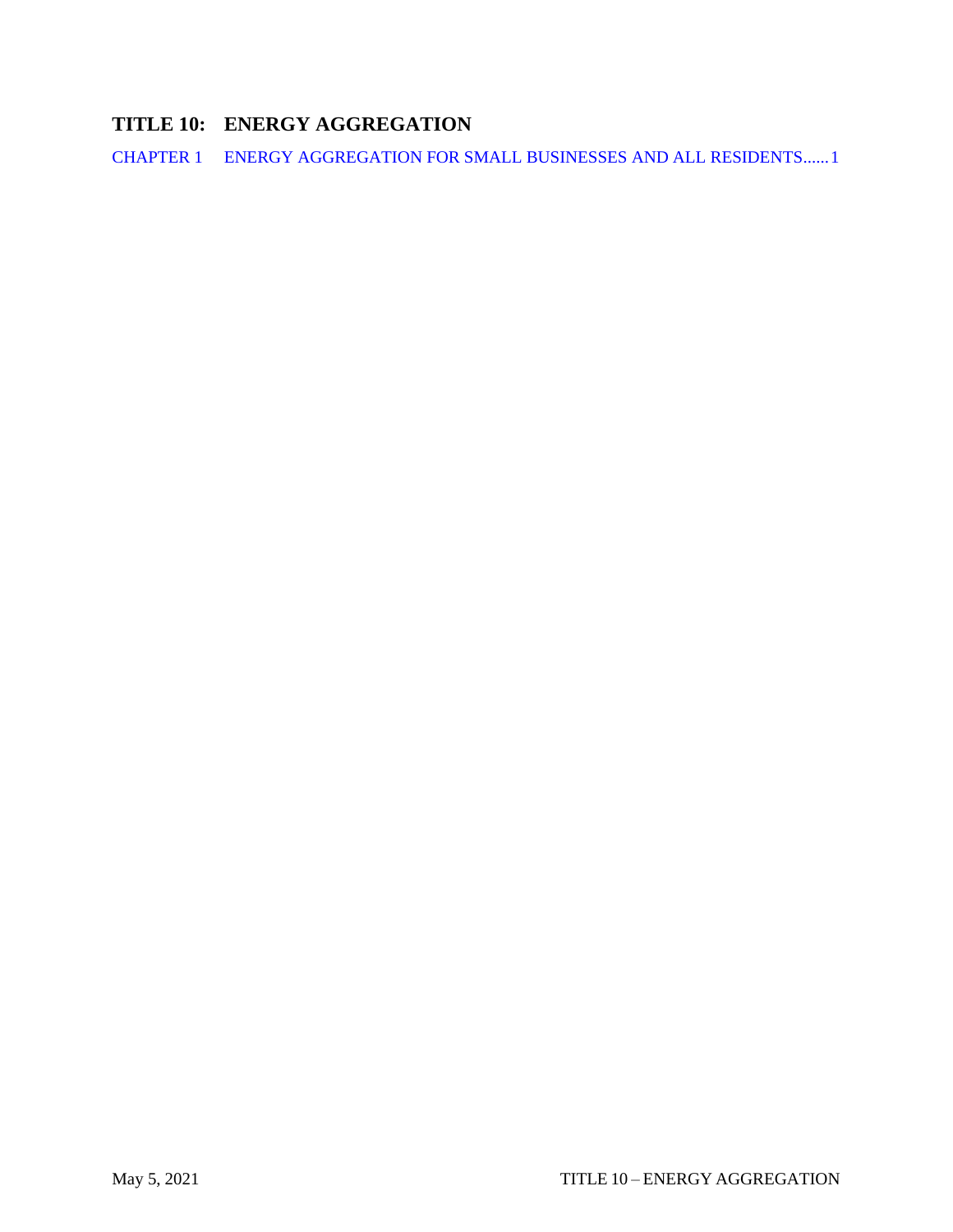## **TITLE 10 ENERGY AGGREGATION**

### <span id="page-1-0"></span>CHAPTER 1 ENERGY AGGREGATION FOR SMALL BUSINESSES AND ALL RESIDENTS

10-1-1 Definitions

- 10-1-2 Aggregation of Electrical Load
- 10-1-3 Opt-Out Program
- 10-1-4 Adoption of Plan of Operation and Governance for the Electricity Aggregation Program
- 10-1-5 Solicitation of Bids

#### SECTION 10-1-1 [DEFINITIONS](javascript:void(0))

For the purpose of this [Chapter](http://search.municode.com/html/16381/level2/TIT13PUSE_CH13.28ELAGPR.html#TIT13PUSE_CH13.28ELAGPR) 1, the following terms shall have the following definitions:

**Act**: shall mean the Illinois Power Agency Act, 20 ILCS 3855/1-92, as may be amended from time to time.

**Customer:** shall mean recipients of residential and small commercial retail electric loads as provided in the Act.

**Electricity Aggregation Program:** shall mean a program pursuant to the Act for the aggregation of residential and small commercial retail electric loads located within the corporate limits of the City that provides customers with the opportunity to opt out of participating in that program as provided in the Act.

#### SECTION 10-1-2 [AGGREGATION](javascript:void(0)) OF ELECTRICAL LOAD

- The Corporate Authorities of the City are authorized to operate an Electricity Aggregation Program pursuant to the Act and for that purpose may solicit bids and enter into service agreements to facilitate the sale and purchase of electricity and related services and equipment for those loads aggregated pursuant to the Electricity Aggregation Program as provided in the Act.
- The Corporate Authorities of the City may exercise the authority to operate the Electricity Aggregation Program jointly with any other municipality or county and, in combination with two or more municipalities or counties, may initiate a process to jointly authorize the Electricity Aggregation Program by a majority vote of each particular municipality or county as required by the Act.

SECTION 10-1-3 OPT-OUT PROGRAM

- The Electricity Aggregation Program shall operate as an opt-out program whereby customers who do not wish to participate in the Electricity Aggregation Program may opt out pursuant to the Act.
- The City Administrator or his designee, on behalf of the City, shall fully inform customers in advance, as provided in the Act, that customers have the right to opt out of the Electricity Aggregation Program. The disclosure provided to the customers shall comply with the requirements of the Act and shall prominently state all charges to be made and shall include full disclosure of the cost to obtain service pursuant to Section 16-603 of the Act, how to access service, and the fact that service under Section 16-603 of the Act is available to customers without penalty if they are currently receiving service under Section 16-603 of the Act.
- Upon notification from any customer that the customer wishes to opt out of the Electricity Aggregation Program, that customer shall be excluded from the Electricity Aggregation Program.
- Except for those customers who opt out of the Electricity Aggregation Program pursuant to this Section 10-1-3 and the Act, the Electricity Aggregation Program shall automatically apply for each